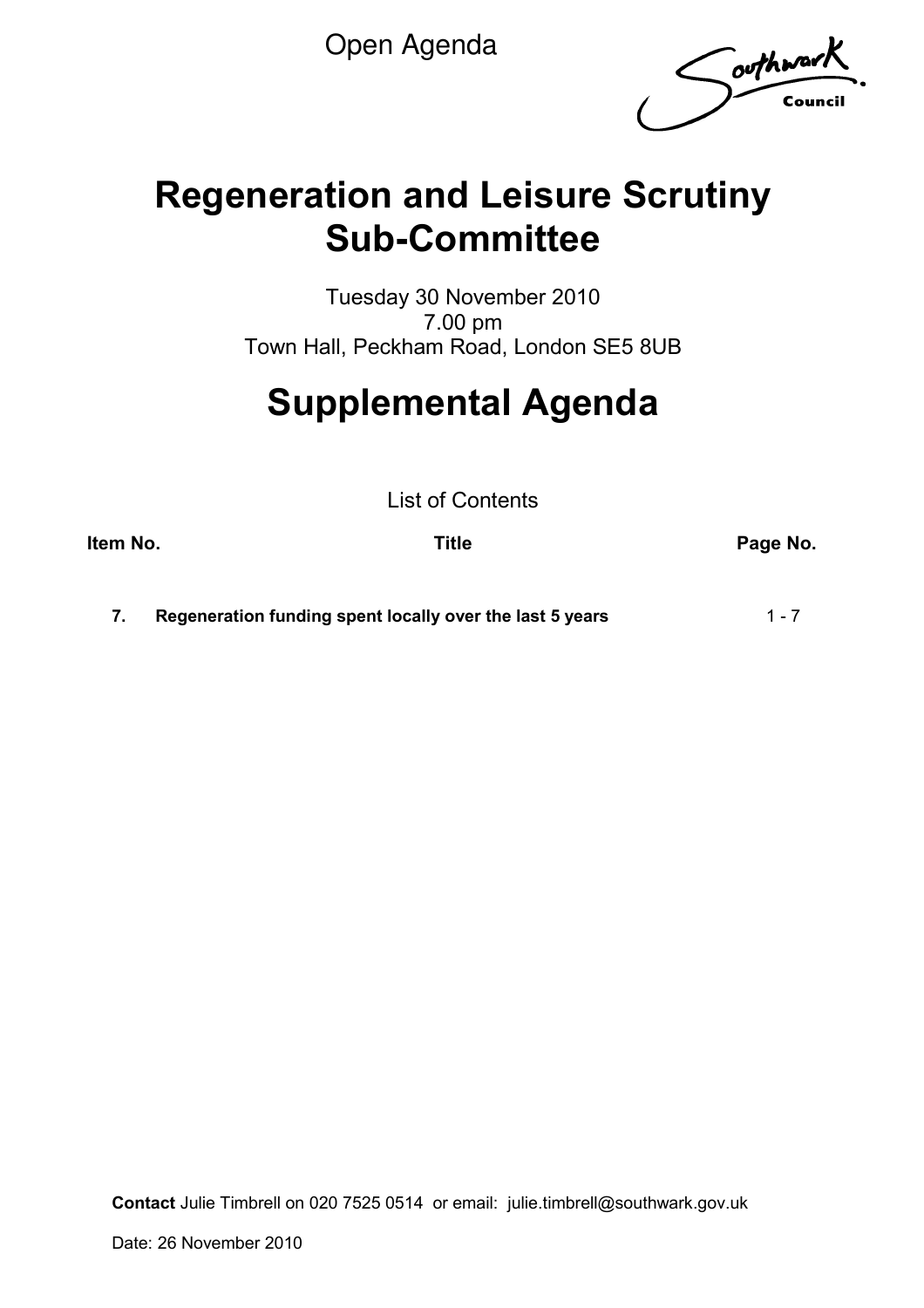| Item No. 3                                                                                                                                                                                                                                                                                                                                                                              | <b>Classification:</b>      | <b>Meeting Name:</b><br>Date:         |                           |  |  |  |  |
|-----------------------------------------------------------------------------------------------------------------------------------------------------------------------------------------------------------------------------------------------------------------------------------------------------------------------------------------------------------------------------------------|-----------------------------|---------------------------------------|---------------------------|--|--|--|--|
|                                                                                                                                                                                                                                                                                                                                                                                         | Open                        | 30 <sup>th</sup> November 2010        | Regeneration and Leisure  |  |  |  |  |
|                                                                                                                                                                                                                                                                                                                                                                                         |                             |                                       | <b>Scrutiny Committee</b> |  |  |  |  |
| <b>Report title:</b><br>Regeneration funding spent locally over the last 5 years,<br>including funds generated by Section 106 and grants<br>made available under 'Cleaner, Greener, Safer', with<br>mapping to assess where money has been spent by<br>Community Council area, with particular reference to<br>considering how this money has impacted on employment<br>and enterprise. |                             |                                       |                           |  |  |  |  |
|                                                                                                                                                                                                                                                                                                                                                                                         | Ward(s) or groups affected: | All                                   |                           |  |  |  |  |
| From:                                                                                                                                                                                                                                                                                                                                                                                   |                             | Eleanor Kelly, Deputy Chief Executive |                           |  |  |  |  |

#### **RECOMMENDATION(S)**

-

The Regeneration and Leisure Scrutiny Committee are recommmended to note

- the scope of 'regeneration funding' used for the purposes of this report as detailed in Section 1 below and Appendix 1 attached.
- that where validated expenditure is not tracked by community council area indicative spend has been given, using the methodology detailed in Appendix 1
- A total of £165,489,992 was invested in regenerating the borough between financial years 2004/2005 and 2009/2010

#### **1. Background Information**

- 1.1 This report provides information regarding regeneration funding spent in financial years 2004/2005 to 2009/2010, including Section 106 and 'Cleaner, Greener , Safer', with mapping to assess where money has been spent by Community Council area.
- 1.2 For the purposes of this report 'regeneration spend' includes core council funds as well as central and regional funding streams and grants. The funding streams included are set out within two distinct areas of regeneration -
	- **Major Regeneration Programmes**  strategic and/or long term regeneration programmes including the Elephant & Castle, Canada Water and the Aylesbury, as well as the Southwark Schools for the Future programme.
	- **Local Programmes** a wide range of area based capital programmes including Section 106 and Cleaner, Greener, Safer funded projects.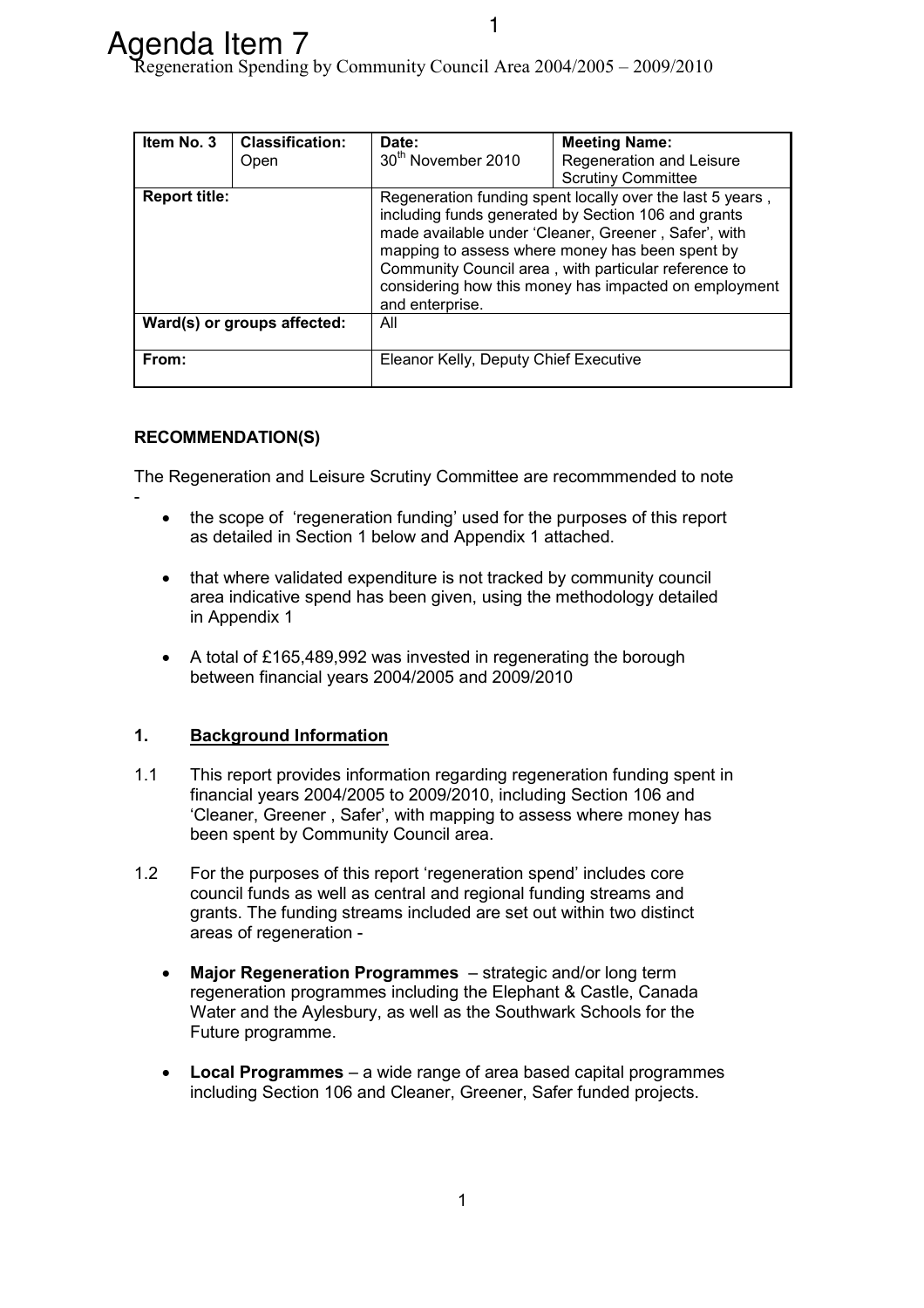1.3 Due to the complexity of tracking spend by community council area this report does not capture all regeneration spending that could have been included such as investment in housing through the Decent Homes programme, and affordable housing schemes or the Neighbourhood Renewal programme.

#### **2. Key Issues for Consideration**

- 2.1 Implementation of Southwark Councils strategic aims for regenerating the borough over the last five years has been funded through a wide range of central government, regional development and council core funding streams with multiple funding streams often combined in single programmes to deliver a wide range of physical, social and economic objectives.
- 2.2 The site specific nature of physical regeneration programmes and the terms and conditions of the various funding streams have directed the geographical targeting of this investment. For example the central government New Deal for Communities (NDC) programme has seen significant funding directly invested into the Aylesbury estate which lies wholly within Walworth Community Council area.
- 2.3 Similarly the legal framework of Section 106 (S106) agreements attaches the majority of developer contributions to the development itself or the surrounding vicinity, leading to S106 spending shadowing the concentration of private sector led development.
- 2.4 In measuring the economic impacts of regeneration attributing change in the local economy to specific programmes or investment levels is difficult to evidence. Section 5 of the report presents the performance of the Southwark economy between 2004/2005 and 2009/2010 for the committee's consideration.

#### **3. Regeneration Spend Financial Years 2004/2005 – 2009/2010**

3.1 Appendix 1 details spending on the regeneration programmes and projects within the scope of this report during financial years 2004/05 – 2009/2010 and is summarised in table 1 below.

| Regeneration<br><b>Programme Area</b>        | <b>Total Revenue</b> | <b>Total Capital</b> | <b>Total Spend</b> |
|----------------------------------------------|----------------------|----------------------|--------------------|
| <b>Major Regeneration</b><br><b>Schemes</b>  | £32,721,473          | £101,706,980         | £134,428,453       |
| Local Investment<br>Programmes               | £1,045,939           | £30,015,600          | £31,061,539        |
| <b>Total Validated</b><br><b>Expenditure</b> | £33,767,412          | £131,722,580         | £165,489,992       |
|                                              |                      |                      |                    |

**Table 1: Summary of Actual Regeneration Spend 2004/2005 – 2009/210**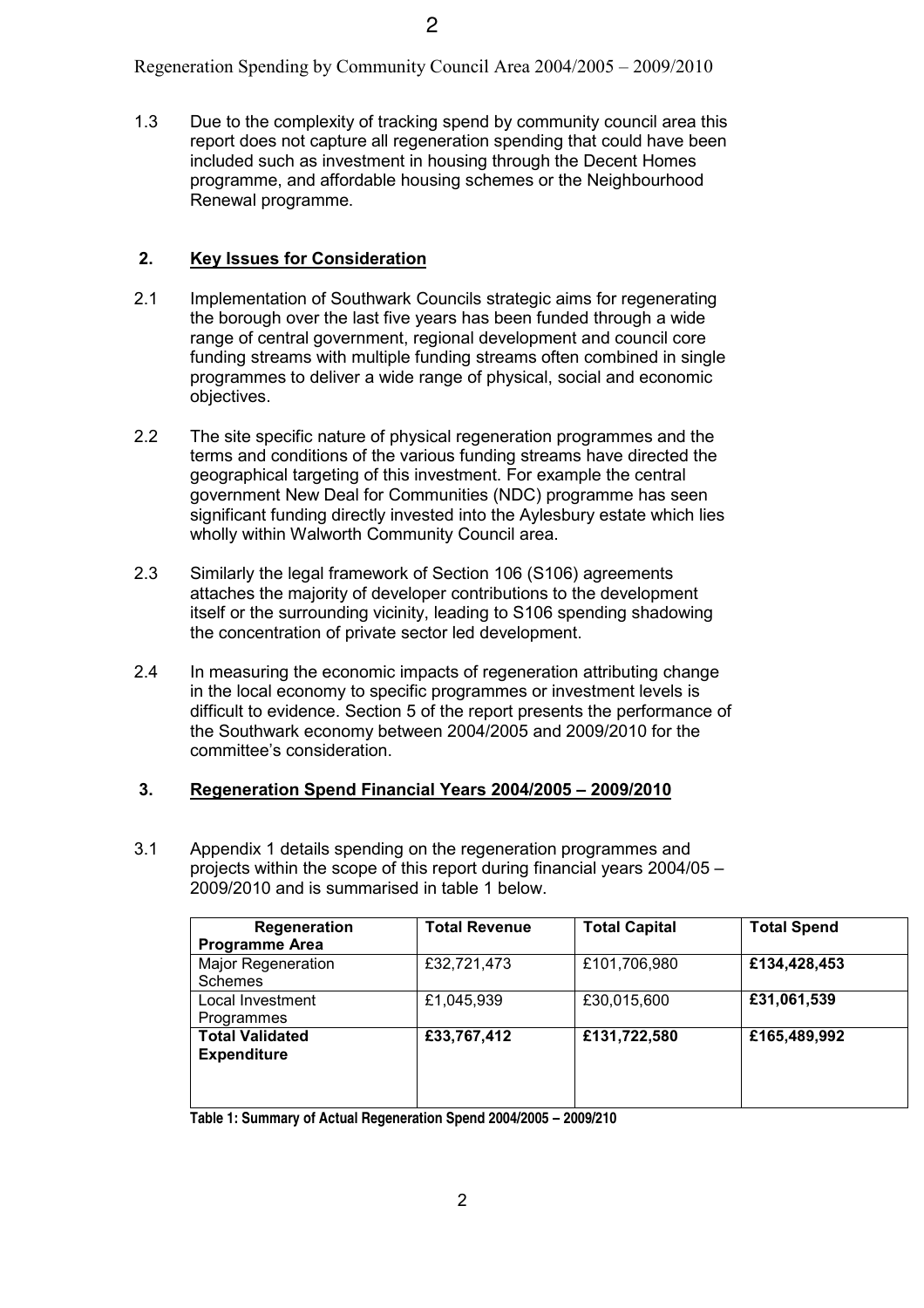#### **4. Regeneration Spending by Community Council Areas**

4.1 As council spending is only tracked by ward or Community Council area when required for audit or programme management purposes, the community council breakdown of `regeneration spending' for financial years 2004/2005 to 2009/2010 has been calculated using indicative figures where validated expenditure is not available. The methodology used to calculate indicative spend is detailed in Appendix 1.

| <b>Community</b><br>Council<br>Area | <b>Total Indicative Spend</b> | % of Total<br><b>Indicative</b><br>Spend |
|-------------------------------------|-------------------------------|------------------------------------------|
| Bermondsey                          | £25,376,520                   | 15%                                      |
| Borough and<br><b>Bankside</b>      | £23,489,167                   | 13%                                      |
| Camberwell                          | £2,706,797                    | $1.5\%$                                  |
| Dulwich                             | £1,937,812                    | 1%                                       |
| Nunhead and<br>Peckham<br>Rye       | £6,319,560                    | $4\%$                                    |
| Peckham                             | £2.674.446                    | 1.5%                                     |
| Rotherhithe                         | £12,708,909                   | 7%                                       |
| Walworth                            | £99,627,840                   | 57%                                      |
| <b>Total Indicative</b><br>Spend    | £194,634,813                  | 100%                                     |

 **Table 2: Total Indicative Spend across Community Council areas in Financial Years 2004/2005 – 2009/2010** 

4.2 Figure 1 below illustrates the overall proportion of regeneration spend in each community council area. The geographical pattern of overall spend is largely due to the location of the borough's major regeneration schemes, as well as private sector led development in the central activities zone which influences Section 106 contribution spend.



 **Figure 1: Total Indicative Spend by Community Council Area 2004/2005 – 2009/2010** 

4.3 Figure 2 below illustrates the geographic pattern of Local Programme spending only, including Section 106 and Cleaner, Greener, Safer. Figure 3 shows how this pattern changes when Section 106 is excluded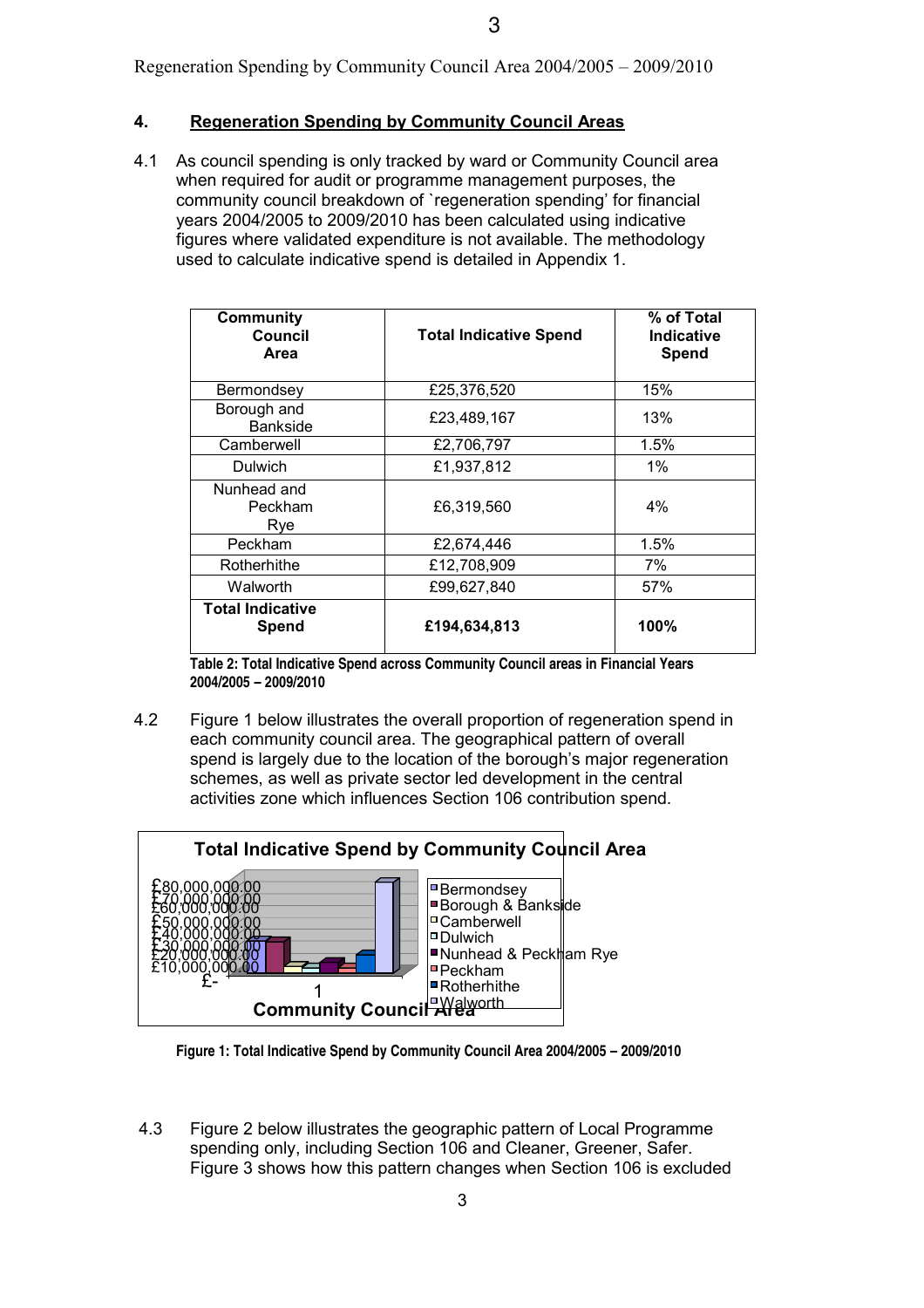4

Regeneration Spending by Community Council Area 2004/2005 – 2009/2010

from Local Programme spend.



**Figure 2: Indicative spend on 'Local Programmes' 2004/2005 to 2009/2010 – Local Programmes are – Section 106; Cleaner, Greener, Safer; Improving Local Retail Environment; Housing Area Renewal – Bellenden and East Peckham & Nunhead Rye schemes; Burgess Park/Chumleigh Gardens** 



**Figure 3: Indicative spend on 'Local Programmes' excluding S106 2004/2005 to 2009/2010** 

#### **5. Section 106 and Cleaner, Greener, Safer**

5.1 Figure 4 shows the value of S106 funding that has been committed to local projects in each community council area.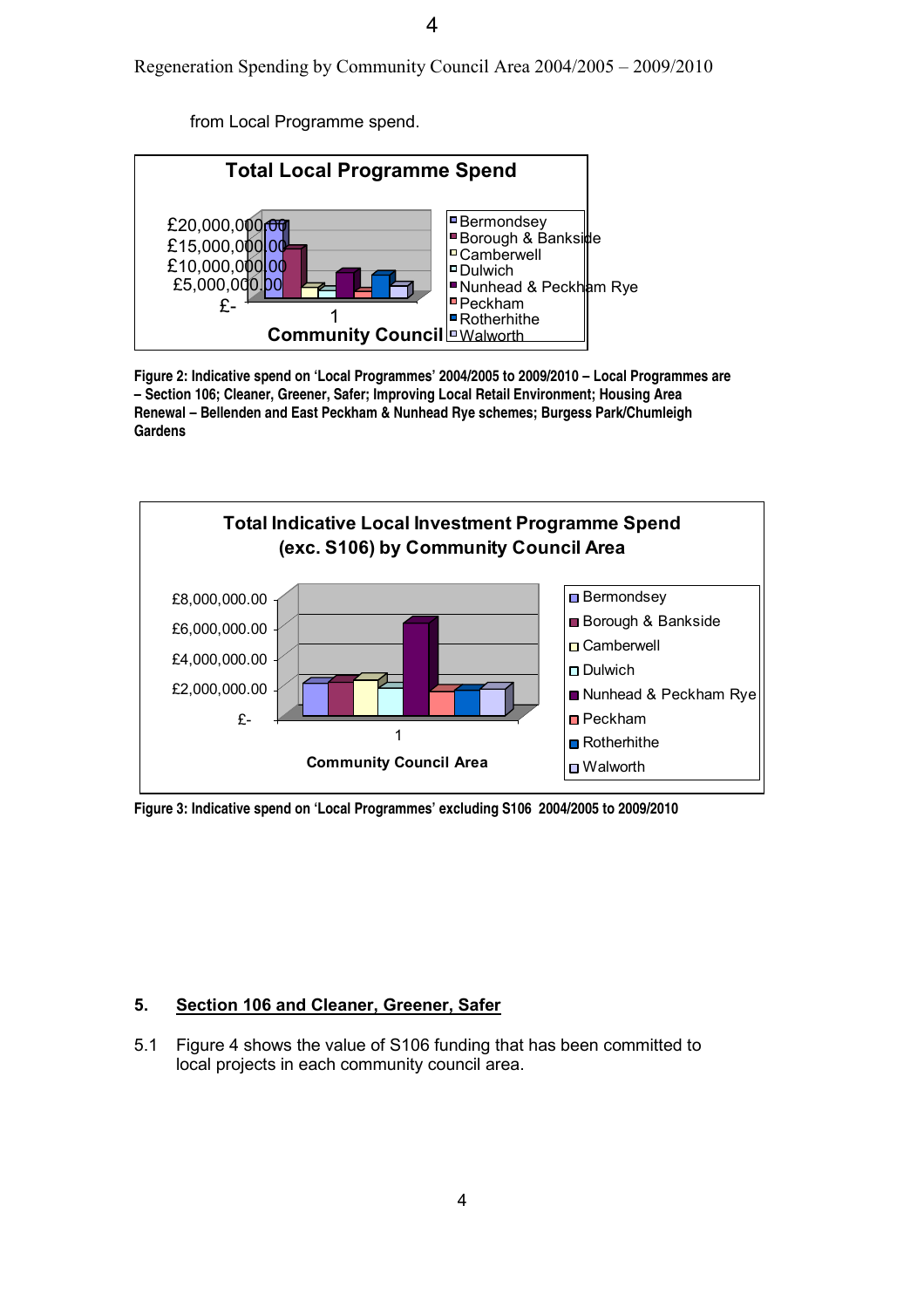5

Regeneration Spending by Community Council Area 2004/2005 – 2009/2010



**Figure 4: Value of Section 106 committed project by Community Council areas 2004/2005 to 2009/2010.** 

5.2 Figure 5 below shows actual spend of Cleaner, Greener, Safer across Community Council areas.



**Figure 5: Actual spend on 'Cleaner, Greener, Safer Programme' 2004/2005 to 2009/2010** 

#### **6. Southwark Economic Performance 2004/2005 – 2009/2010**

6.1 Southwark's economy has expanded rapidly over the past decade with a 15% increase in jobs between 1998 and 2007 compared to an 8% increase in London as a whole. Business growth has also outstripped the regional average with an increase in new businesses of 35% between 1998 and 2007 in the same period, compared to a London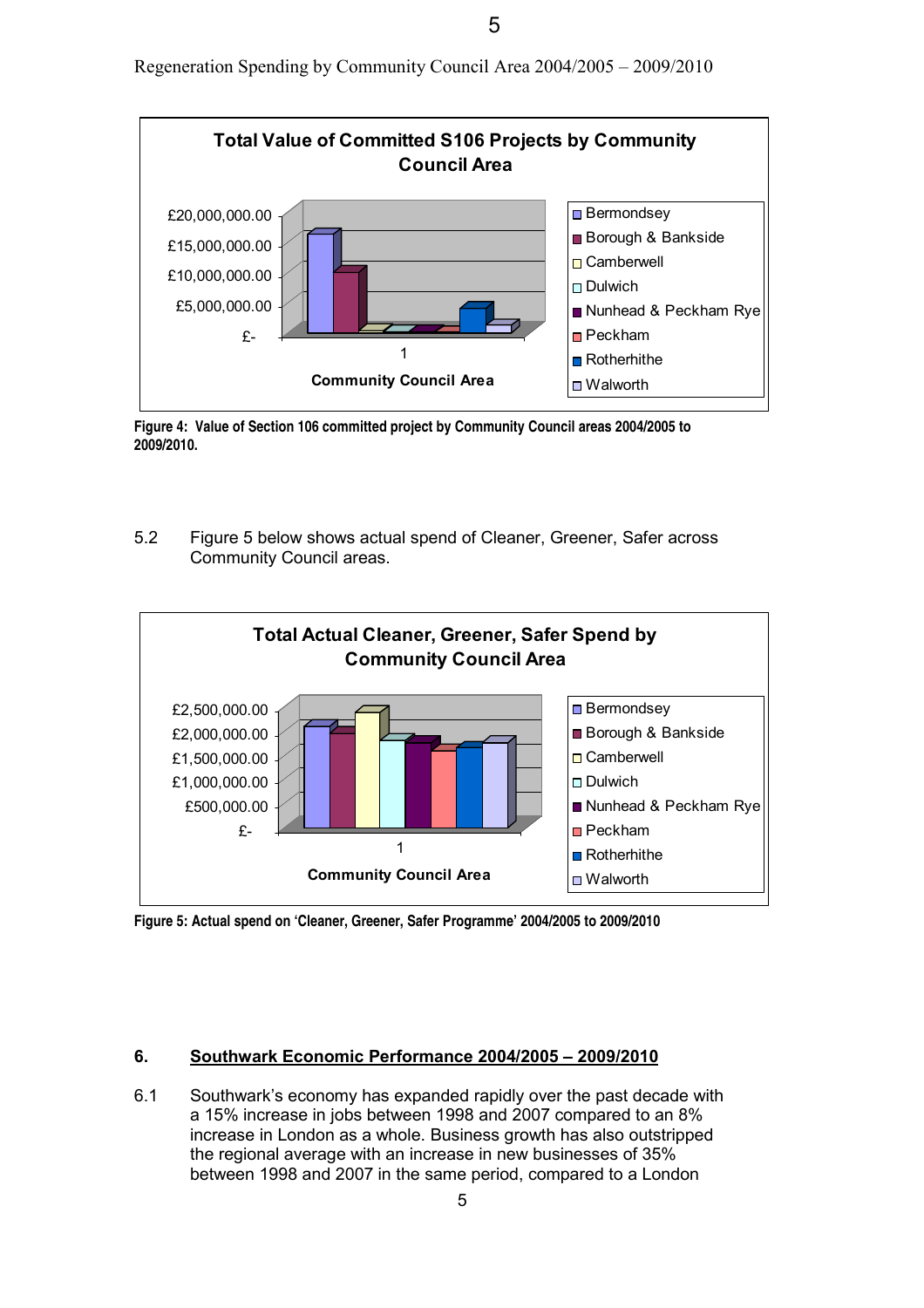growth rate of 13%

- 6.2 The growth of the business services sector feeding into the central London. economy has been the driving force behind this growth, with the number of local jobs in the sector increasing by 102% since 1998.
- 6.3 Council commissioned Worklessness programmes such as Southwark Works and Building London Creating Futures, add value to JobCentre Plus mainstream provision, targeting areas in the borough which have the highest concentrations of worklessness and residents who are furthest away from the labour market and in need of longer term support outside of mainstream provision.
- 6.5 Since 2004/2005 the borough's employment rate has increased from 64.5% to 66.8% in 2009/2010, in spite of the recession and is performing well against other boroughs. Business stock levels increased by 19% between 2004 and 2008, with an increase of 1,555 VAT registered businesses in the borough. Business levels have remained stable throughout the recession.
- 6.8 Whilst employment rate data is not available at community council level Table 3 below shows the changes in out of work benefit claims between 2004/2005 – 2009/2010

| <b>Community</b><br><b>Council</b><br><b>Area</b> | All out<br>of work<br>benefits | <b>JSA</b> | <b>IB/ESA</b> | Lone<br><b>Parent</b><br><b>Income</b><br><b>Support</b> |
|---------------------------------------------------|--------------------------------|------------|---------------|----------------------------------------------------------|
| Bermondsey                                        | $-1.5%$                        | $+0.1%$    | $+0.1%$       | $-1.9%$                                                  |
| Borough<br>and<br>Bankside                        | $-2.2%$                        | $-0.1%$    | $-1.2%$       | $-1.1%$                                                  |
| Camberwell                                        | $-2.5%$                        | $-0.5%$    | $-0.4%$       | $-2.3%$                                                  |
| <b>Dulwich</b>                                    | - 1.3%                         | $-0.3%$    | $-0.5%$       | $-0.8%$                                                  |
| Nunhead<br>and<br>Peckham<br>Rye                  | $-1.1%$                        | $0\%$      | $-0.1%$       | $-1.4%$                                                  |
| Peckham                                           | $-1.8%$                        | $+0.4%$    | $+0.2%$       | $-2.9%$                                                  |
| Rotherhithe                                       | $-2.0%$                        | $-0.4%$    | $-0.4%$       | $-1.6%$                                                  |
| Walworth                                          | - 4.2%                         | $-1.0%$    | $-0.9%$       | $-2.9%$                                                  |

**Table 3: % change in proportion of Southwark residents claiming key out of work benefits between 2004/2005 and 2009/2010**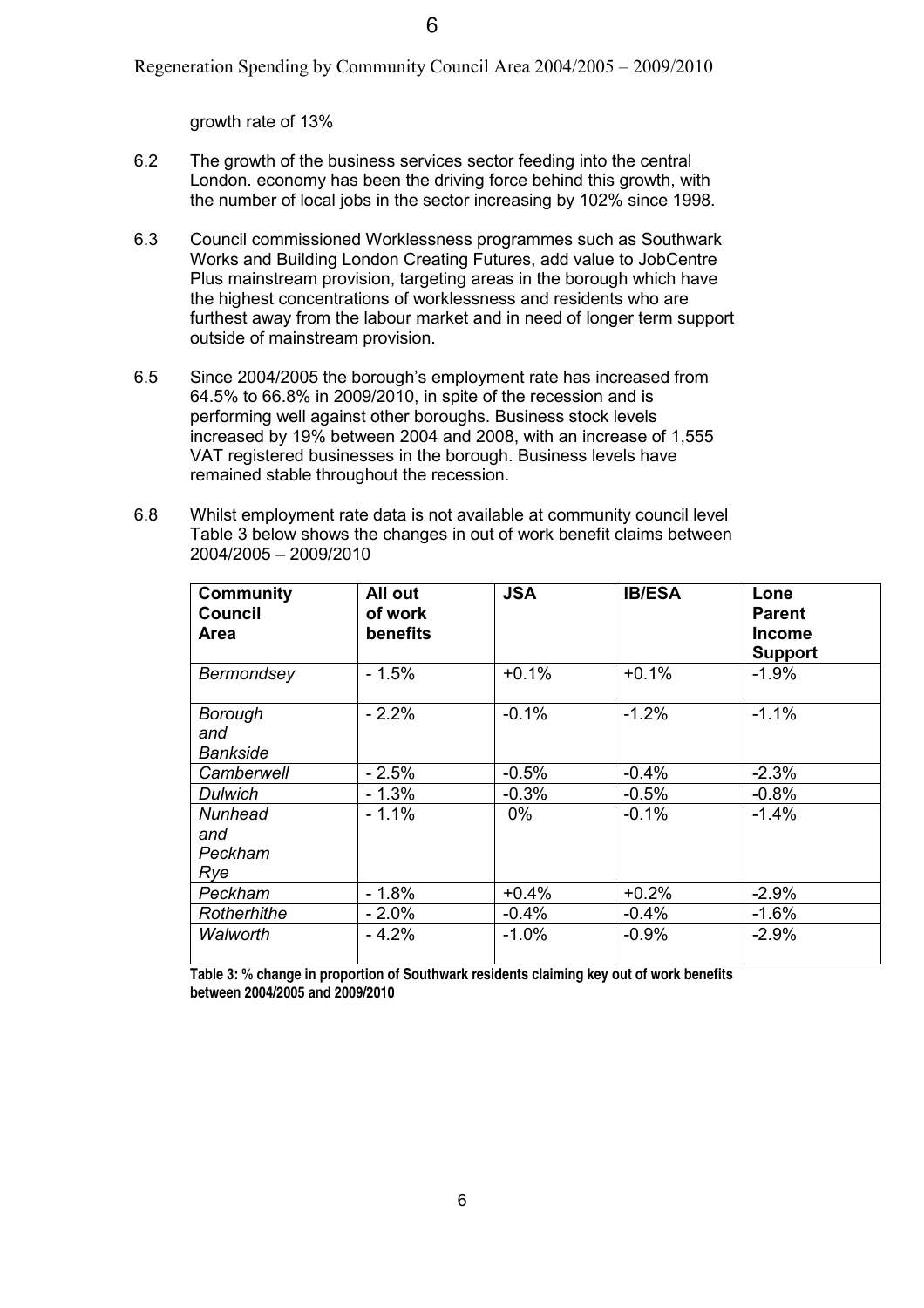|                                                                    |                                                                                                                                                      | Actual Spend (Validated Expenditure) |                                                                                                                                                          |  | Indicative Value of Spend allocated by Community Council Area (see notes below for allocation methodology) |                    |                   |                |                                 |                         |                    |                 |
|--------------------------------------------------------------------|------------------------------------------------------------------------------------------------------------------------------------------------------|--------------------------------------|----------------------------------------------------------------------------------------------------------------------------------------------------------|--|------------------------------------------------------------------------------------------------------------|--------------------|-------------------|----------------|---------------------------------|-------------------------|--------------------|-----------------|
| <b>REGENERATION PROGRAMMES</b>                                     | Revenue                                                                                                                                              | Capital                              | TOTAL 2004/05 - 2009/10                                                                                                                                  |  | <b>Bermondsey</b>                                                                                          | Borough & Bankside | <b>Camberwell</b> | <b>Dulwich</b> | Nunhead &<br><b>Peckham Rye</b> | Peckham                 | <b>Rotherhithe</b> | <b>Walworth</b> |
|                                                                    |                                                                                                                                                      |                                      |                                                                                                                                                          |  |                                                                                                            |                    |                   |                |                                 |                         |                    |                 |
| <b>MAJOR REGENERATION PROGRAMMES</b><br><b>Elephant and Castle</b> | 11,908,579 £                                                                                                                                         | 26,952,774 £                         | 38,861,353                                                                                                                                               |  |                                                                                                            | 11,250,941         |                   |                | £                               |                         |                    | 27,610,414      |
| Aylesbury                                                          | 10,451,484 £<br>£                                                                                                                                    | 32,801,711 £                         | 43,253,195                                                                                                                                               |  |                                                                                                            |                    |                   |                | £                               | £                       |                    | 43,253,195      |
| <b>Canada Water</b>                                                | $2,766,108$ £<br>$\mathbf{f}$                                                                                                                        | 4,219,383 £                          | 6,985,491                                                                                                                                                |  |                                                                                                            |                    |                   |                |                                 |                         | 6,985,491          |                 |
| <b>Bermondsey Spa</b>                                              | $1,147,689$ £                                                                                                                                        | 4,827,364 £                          | 5,975,053                                                                                                                                                |  | 5,975,053                                                                                                  |                    |                   |                |                                 |                         |                    |                 |
| <b>Building School for Future</b>                                  | 6,447,613 £                                                                                                                                          | 32,905,748 £                         | 39,353,361                                                                                                                                               |  | $1,022,518$ £                                                                                              | 1,954              | 1,954             | 1,954          | $1,954$ £                       | $1,024,472$ £           | 1,954              | 24,499,735      |
| <b>TOTAL</b>                                                       | 32,721,473 £<br>£                                                                                                                                    | 101,706,980 £                        | 134,428,453                                                                                                                                              |  | 6,997,571 £                                                                                                | 11,252,894         | $1.954$ E<br>l £  | $1.954$ E      | 1,954 $E$                       | $1,024,472$ £           | 6,987,444          | 95,363,343      |
| <b>LOCAL PROGRAMMES</b>                                            |                                                                                                                                                      |                                      |                                                                                                                                                          |  |                                                                                                            |                    |                   |                |                                 |                         |                    |                 |
| Section 106                                                        | $1,045,939$ £<br>$\mathbf{f}$                                                                                                                        | $9,093,804$ £                        | 10,139,743                                                                                                                                               |  | 16,265,964 £                                                                                               | $10,023,166$ £     | $312,715$ £       | $122,750$ £    | $185,511$ £                     | $52,500$ £              | 4,065,856 $E$      | 1,259,208       |
| Cleaner, Greener, Safer                                            | £                                                                                                                                                    | 14,984,696<br>£                      | 14,984,696                                                                                                                                               |  | $2,095,912$ £                                                                                              | 1,949,036          | 2,386,174 £       | 1,804,216 £    | $1,758,652$ £                   | 1,591,000 £             | $1,651,170$ £      | 1,748,536       |
| <b>Improving Local Retail Environment</b>                          | £                                                                                                                                                    | £<br>$319,243$ £                     | 319,243                                                                                                                                                  |  | $17,074$ £                                                                                                 | 264,070 £          | $5,954$ £         | $8,892$ £      | $6,850$ £                       | $6,475$ £               | $4,439$ £          | 5,489           |
| Housing Area Renewal - Bellenden/East Peckham &                    |                                                                                                                                                      |                                      |                                                                                                                                                          |  |                                                                                                            |                    |                   |                |                                 |                         |                    |                 |
| Nunhead                                                            | £                                                                                                                                                    | 4,366,593 £                          | 4,366,593                                                                                                                                                |  |                                                                                                            |                    |                   |                | 4,366,593 £<br>£                |                         |                    |                 |
| <b>Burgess Park &amp; Chumleigh Gardens</b>                        | $\mathbf{f}$                                                                                                                                         | $1,251,264$ £<br>$\mathbf{f}$        | 1,251,264                                                                                                                                                |  |                                                                                                            |                    |                   |                | £                               |                         |                    | 1,251,264       |
| <b>TOTAL</b>                                                       | £<br>$1,045,939$ £                                                                                                                                   | $30,015,600$ £                       | 31,061,539                                                                                                                                               |  | $18,378,949$ E                                                                                             | $12,236,273$ £     | $2,704,843$ £     | $1,935,858$ E  | 6,317,606   £                   | $1,649,975$ £           | $5,721,465$ £      | 4,264,497       |
|                                                                    |                                                                                                                                                      |                                      |                                                                                                                                                          |  |                                                                                                            |                    |                   |                |                                 |                         |                    |                 |
| <b>TOTAL REGENERATION SPEND</b>                                    | £ 33,767,412 $\left  \right.$ £ 131,722,580 $\left  \right.$ £                                                                                       |                                      | 165,489,992                                                                                                                                              |  | 25,376,520 £                                                                                               | 23,489,167 E       | $2,706,797$ £     | $1,937,812$ £  |                                 | 6,319,560 £ 2,674,446 £ | 12,708,909 E       | 99,627,840      |
|                                                                    |                                                                                                                                                      |                                      |                                                                                                                                                          |  |                                                                                                            |                    |                   |                |                                 |                         |                    |                 |
| <b>Actual Spend</b>                                                | Validated expenditure on SAP                                                                                                                         |                                      |                                                                                                                                                          |  |                                                                                                            |                    |                   |                |                                 |                         |                    |                 |
| <b>Indicative Spend</b>                                            |                                                                                                                                                      |                                      | where validated expenditure is tracked by Community Council area, other data or rationale assumptions have been used                                     |  |                                                                                                            |                    |                   |                |                                 |                         |                    |                 |
|                                                                    |                                                                                                                                                      |                                      | to calculate indicative spend across CC areas. Note Total validated expenditure does not necessarily equal total of                                      |  |                                                                                                            |                    |                   |                |                                 |                         |                    |                 |
|                                                                    | indicative spend                                                                                                                                     |                                      |                                                                                                                                                          |  |                                                                                                            |                    |                   |                |                                 |                         |                    |                 |
| <b>Maior Regeneration Programmes</b>                               |                                                                                                                                                      |                                      | Elephant & Castle - capital spend is shown within location of spend; revenue split equally between Borough & Bankside and Walworth                       |  |                                                                                                            |                    |                   |                |                                 |                         |                    |                 |
|                                                                    | Aylesbury - all spend within Walworth CC boundary                                                                                                    |                                      |                                                                                                                                                          |  |                                                                                                            |                    |                   |                |                                 |                         |                    |                 |
|                                                                    |                                                                                                                                                      |                                      | Canada Water - all spend within Rotherhithe CC boundary                                                                                                  |  |                                                                                                            |                    |                   |                |                                 |                         |                    |                 |
|                                                                    |                                                                                                                                                      |                                      | Bermondsey Spa - all spend within Bermondsey CC boundary                                                                                                 |  |                                                                                                            |                    |                   |                |                                 |                         |                    |                 |
|                                                                    |                                                                                                                                                      |                                      | Building School for Futures - school specific spend within CC area (Walworth, Peckham, Bermondsey); non specific spend split equally across all CC areas |  |                                                                                                            |                    |                   |                |                                 |                         |                    |                 |
| <b>Local Programmes</b>                                            |                                                                                                                                                      |                                      | Section 106 - value of committed projects approved by Community Councils; includes actual spend on delivered projects                                    |  |                                                                                                            |                    |                   |                |                                 |                         |                    |                 |
|                                                                    | CGS - actual validated spend                                                                                                                         |                                      |                                                                                                                                                          |  |                                                                                                            |                    |                   |                |                                 |                         |                    |                 |
|                                                                    | <b>ILRE</b> - actual validated spend                                                                                                                 |                                      |                                                                                                                                                          |  |                                                                                                            |                    |                   |                |                                 |                         |                    |                 |
|                                                                    | Housing Area Renewal - all spend occurred within Peckham & Nunhead Rye CC boundary<br>Burgess Park/Chumleigh Gardens - site falls within Walworth CC |                                      |                                                                                                                                                          |  |                                                                                                            |                    |                   |                |                                 |                         |                    |                 |
|                                                                    |                                                                                                                                                      |                                      |                                                                                                                                                          |  |                                                                                                            |                    |                   |                |                                 |                         |                    |                 |
|                                                                    |                                                                                                                                                      |                                      |                                                                                                                                                          |  |                                                                                                            |                    |                   |                |                                 |                         |                    |                 |
|                                                                    |                                                                                                                                                      |                                      |                                                                                                                                                          |  |                                                                                                            |                    |                   |                |                                 |                         |                    |                 |

 $\overline{\phantom{0}}$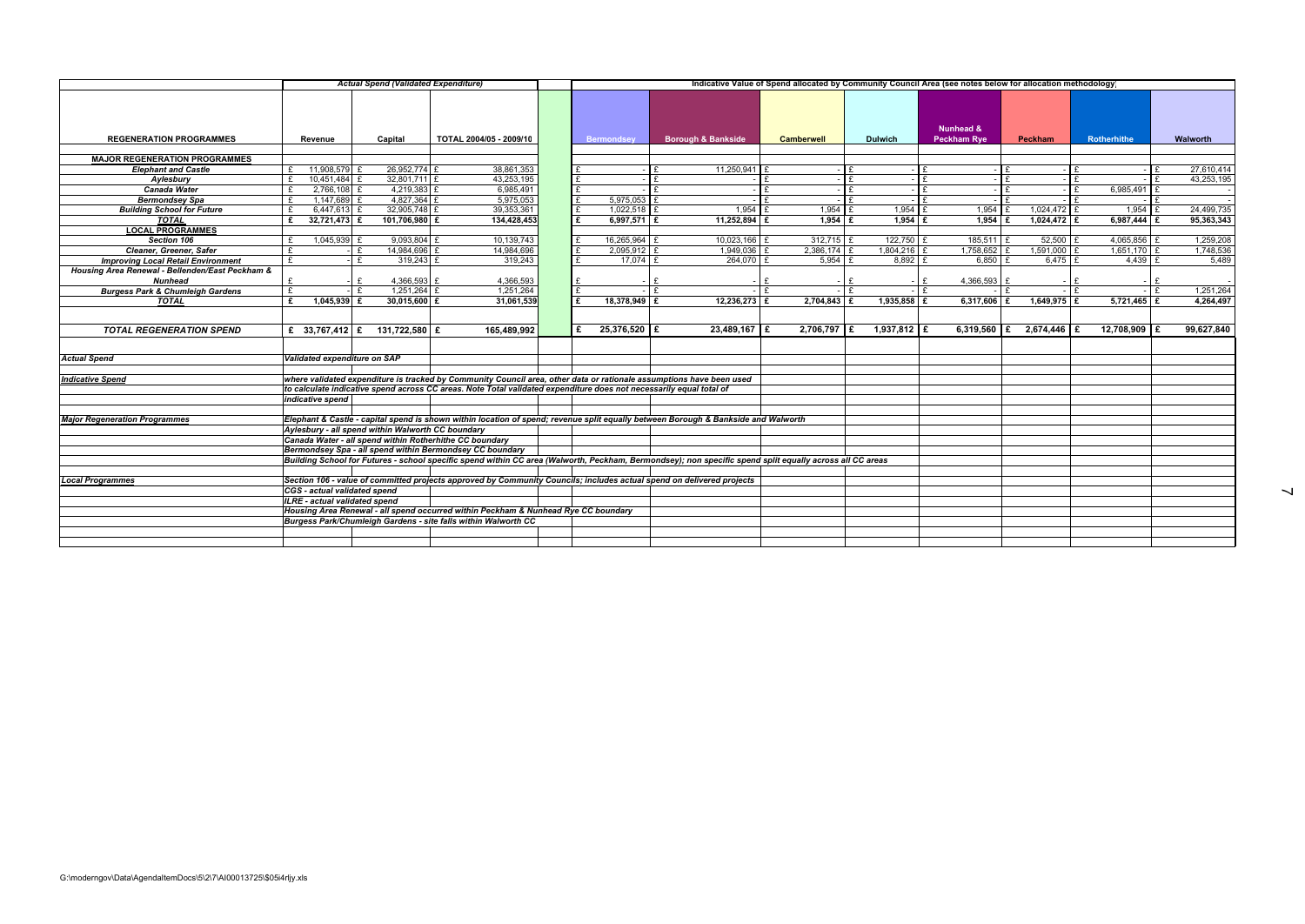# 8<br> **Agenda Annex**

This page is intentionally blank.